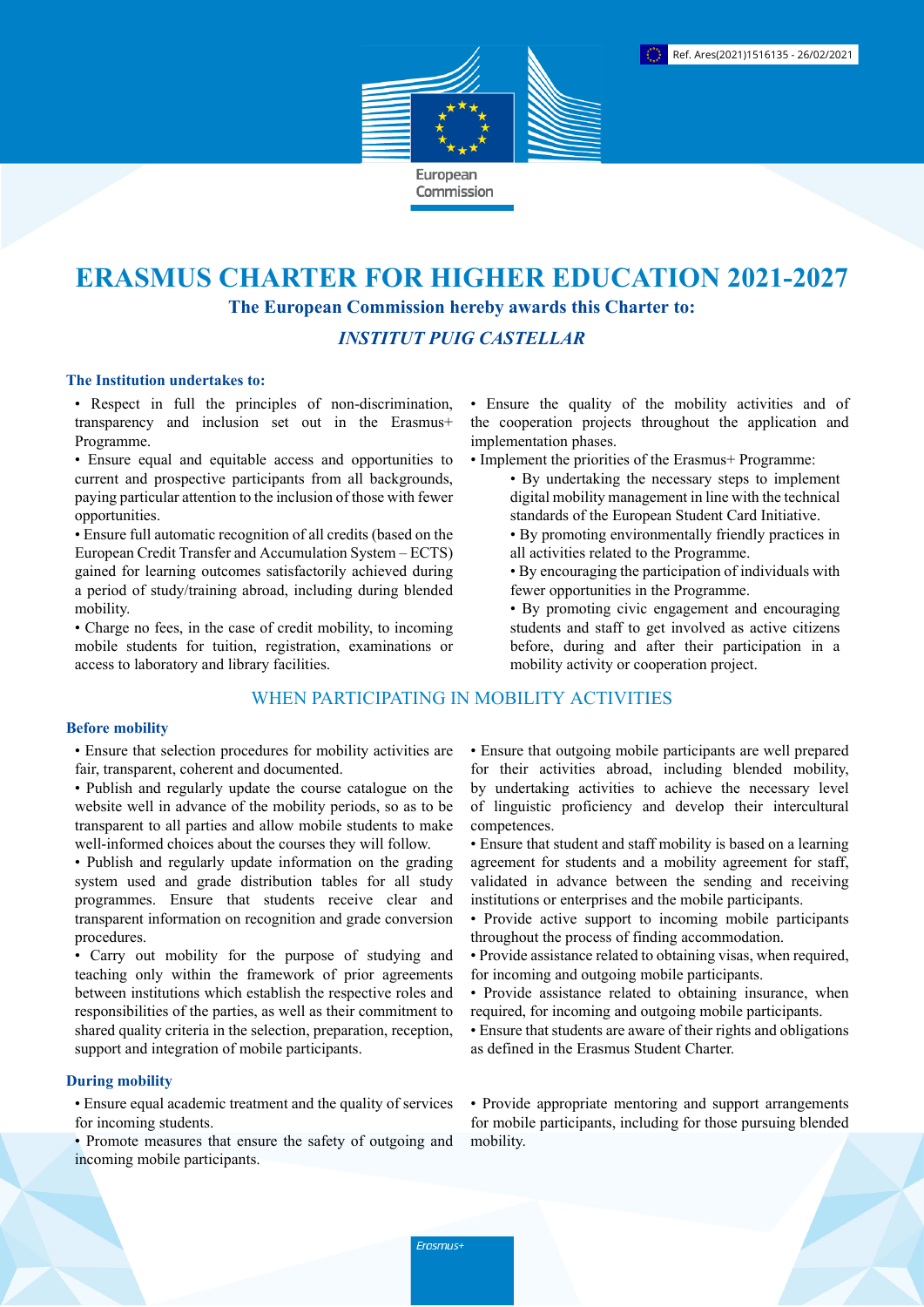• Integrate incoming mobile participants into the wider student community and in the Institution's everyday life. Encourage them to act as ambassadors of the Erasmus+ Programme and share their mobility experience.

#### **After mobility**

• Provide incoming mobile students and their sending institutions with transcripts of records containing a full, accurate and timely record of their achievements at the end of the mobility period.

• Ensure that all ECTS credits gained for learning outcomes satisfactorily achieved during a period of study/training abroad, including during blended mobility, are fully and automatically recognised as agreed in the learning agreement and confirmed by the transcript of records/traineeship certificate; transfer those credits without delay into the student's records, count them towards the student's degree without any additional work or assessment of the student and make them traceable in the student's transcript of records and the Diploma Supplement.

• Provide appropriate language support to incoming mobile participants.

• Ensure the inclusion of satisfactorily completed study and/ or traineeship mobility activities in the final record of student achievements (the Diploma Supplement).

• Encourage and support mobile participants upon return to act as ambassadors of the Erasmus+ Programme, promote the benefits of mobility and actively engage in building alumni communities.

• Ensure that staff is given recognition for their teaching and training activities undertaken during the mobility period, based on a mobility agreement and in line with the institutional strategy.

### WHEN PARTICIPATING IN EUROPEAN AND INTERNATIONAL COOPERATION PROJECTS

• Ensure that cooperation activities contribute towards the fulfilment of the institutional strategy.

• Promote the opportunities offered by the cooperation projects and provide relevant support to staff and students interested in participating in these activities throughout the application and implementation phase.

#### FOR THE PURPOSES OF IMPLEMENTATION AND MONITORING

• Ensure that the long-term institutional strategy and its relevance to the objectives and priorities of the Erasmus+ Programme are described in the Erasmus Policy Statement.

• Ensure that the principles of the Charter are well communicated and are applied by staff at all levels of the Institution.

• Ensure that cooperation activities lead to sustainable outcomes and that their impact benefits all partners.

• Encourage peer-learning activities and exploit the results of the projects in a way that will maximise their impact on individuals, other participating institutions and the wider academic community.

- Make use of the **ECHE Guidelines** and of the [ECHE Self-assessment](https://ec.europa.eu/programmes/erasmus-plus/eche/start_en) to ensure the full implementation of the principles of this Charter.
- Regularly promote activities supported by the Erasmus+ Programme, along with their results.
- Display this Charter and the related Erasmus Policy Statement prominently on the Institution's website and on all other relevant channels.

The Institution acknowledges that the implementation of the Charter will be monitored by the Erasmus+ National Agency and that the violation of any of the above principles and commitments may lead to its withdrawal by the European Commission.

| <b>Stamp</b> | Name and Signature of the Legal Representative         |                                                 |
|--------------|--------------------------------------------------------|-------------------------------------------------|
|              | 52398843J                                              | Firmado digitalmente por<br>52398843J ADORACION |
|              | ADORACION CAÑAL CAÑAL (R: Q5855647C)<br>(R: Q5855647C) | Fecha: 2021.03.16<br>$14:15:17 + 01'00'$        |
|              |                                                        |                                                 |